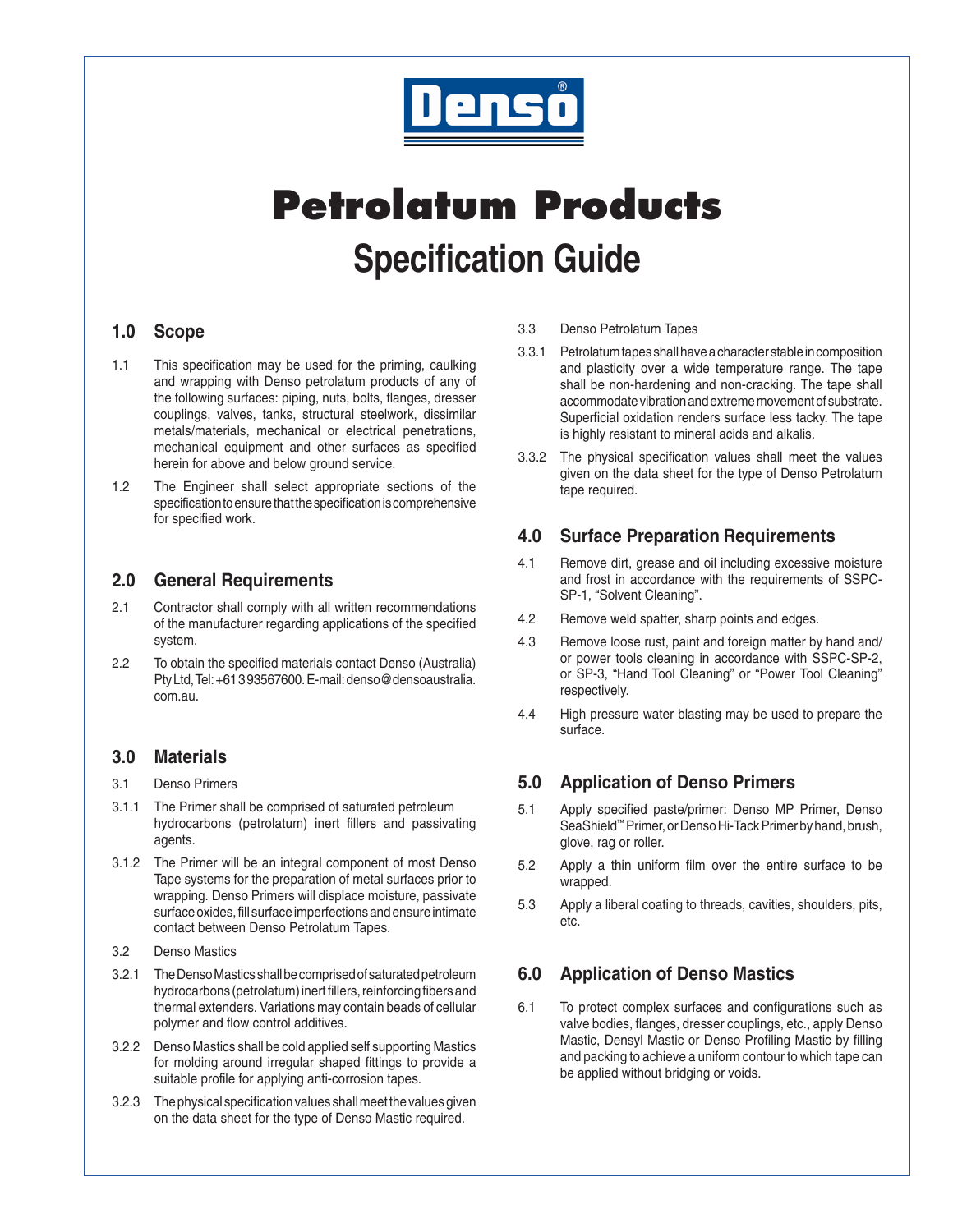## **7.0 Application of Denso Petrolatum Tape on Straight Line Pipe**

- 7.1 The tape shall be spirally wrapped on pipe, cable, conduit fittings etc., using a 55% overlap on all applications. to provide a double thickness of tape.
- 7.2 The tape may be applied longitudinally, i.e. "cigarette wrapped", (except Denso Hotline Tape) when the space is too restricted or confined to apply in the preferred spiral matter. Use a minimum 1" (25 mm) overlap, and keep the overlap on the topside of the pipe to provide a weatherboard effect.
- 7.3 Hold end of tape firmly against the starting point and firmly press on the surface. Unroll the tape, keeping the roll close to the surface. Do not get a long lead of tape as it will tend to fold and gap on the surface being wrapped. The tape is best applied by rolling it around the pipe and giving it proper tension (See Figure 1).
- 7.4 Apply sufficient tension to provide continuous adhesion, but do not stretch the tape. As application proceeds, press out all folds and air pockets that may occur.
- 7.5 Maintain one roll width overlap when overlapping a roll with the end of a new roll. Overlap must occur on the top half of the pipe.
- 7.6 At the completion of each roll, smooth the overlaps by hand in the direction of the spiral (See Figure 2) to ensure sealing of the overlap.
- 7.7 On all vertical applications begin at the bottom and proceed up thereby creating a "weatherboard" overlap (See Fig 2).



**Figure 1 - When applying the Hotline Tape and Marine Piling Tape, the tape should be applied sticky side down with the clear film on the outside.**



**Figure 2**

## **8.0 Application of Tape on Flanges, Dresser Couplings, Valves Bodies, etc.**

8.1 After the bolts and nuts have received a filler of mastic, flanges can be wrapped either with a width of tape wide enough, that when wrapped circumferentially, enough tape will lap over the side to allow the installer to smooth it into the side of the flanges and several inches onto the pipe; or take several short pieces of tape and by applying them longitudinally along the axis of the pipe up over the flanges and down the other side, and overlapping each piece by a minimum of 1" (25 mm).

## **9.0 Underground Applications**

- 9.1 Prepare surface as described in Section 4.0.
- 9.2 Apply applicable primer as described in Section 5.0.
- 9.3 Apply applicable Denso Petrolatum Tape as required in Section 7.0.
- 9.4 Use Denso PVC SA Tape, Denso Glass Outerwrap, or Denso Sirex Tape for an outerwrap when the following conditions apply:
	- a. A barrier to prevent backfilling damage.
	- b. To aid in the prevention of leaching of the petrolatum in hot, dry, and sandy soils.
	- c. To maintain dielectric strength when the system includes cathodic protection.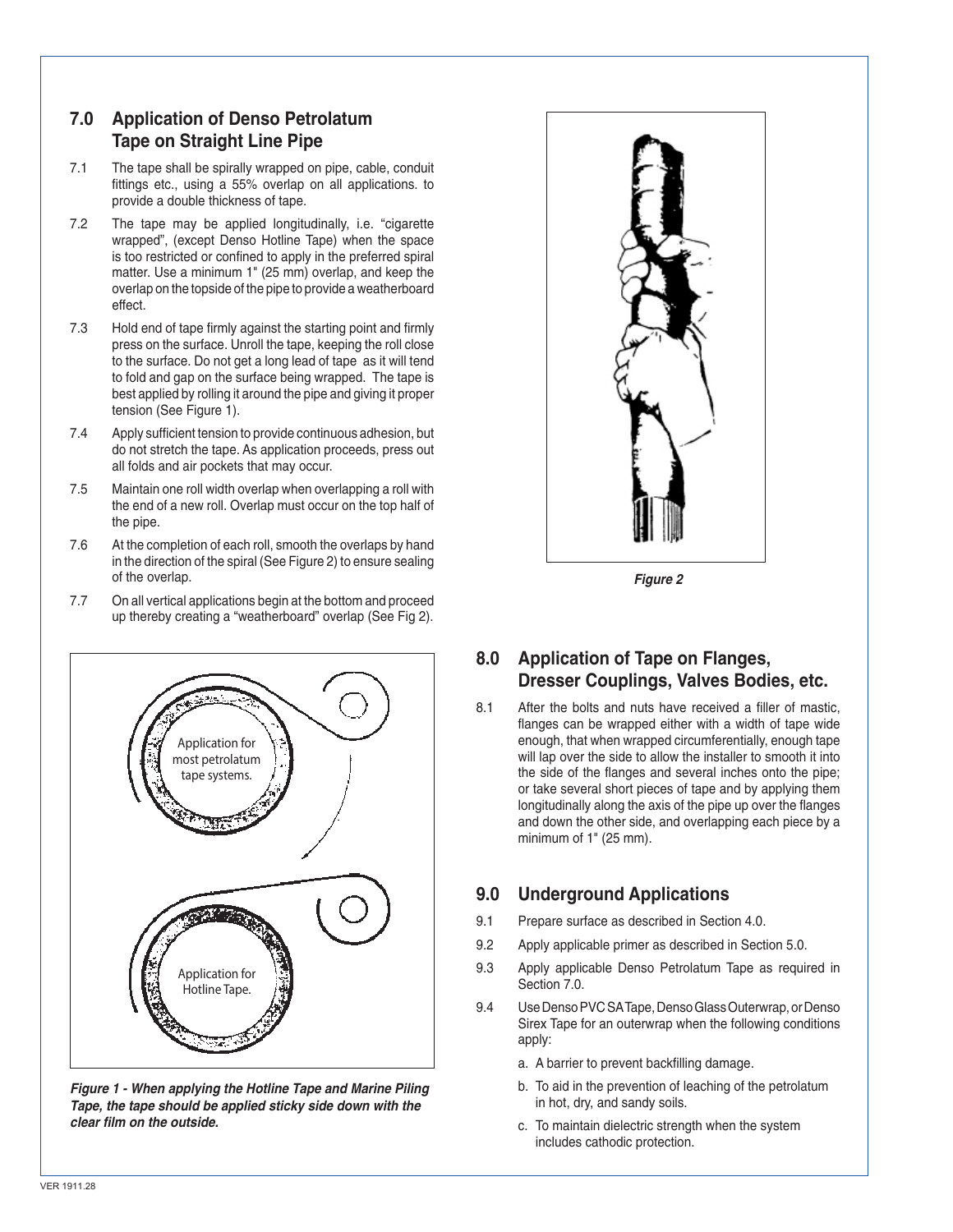#### **10.0 Structural Steelwork**

- 10.1 Prepare surface as described in Section 4.0.
- 10.2 Use Denso Hi-Tack Primer & Denso Hi-Tack Tape which permit overlaps of at least 1" (25 mm) to be made in a downward direction (weatherboard effect) on vertical surfaces. Minimize the overlaps on the underside of horizontal surfaces (See Figure 3).
- 10.3 Apply tape longitudinally by unrolling along the structural shape so that the outside of roll is in contact with the steelwork. The Denso Hi-Tack Tape should be applied in 6' to 10' (1.8 m to 3 m) lengths for easier application.
- 10.4 Press and smooth down as application proceeds with particular attention to the overlaps. Care should be exercised to ensure that the tape is pressed firmly home in all angles and corners, and then worked along the adjacent flat surfaces to prevent gaps, bridging or stretching.
- 10.5 An alternative method for the protection of structural steel "H" beams is to insert pre-cut polystyrene blocks in the webs of the members, slightly proud of the flange width, liberally primed on all sides with Denso Hi-Tack Primer before placement. The resulting "box" configuration can then be spirally wrapped with Denso Tape, using the appropriate overlap.
- 10.6 Apply sufficient tension to give complete adherence, but do not stretch the tape at any time.
- 10.7 Avoid folds and air pockets, pressing out any which may appear.
- 10.8 Rivet heads, nuts and bolts, etc. may be dealt with by making an incision in the tape in the form of a cross over the crown of the rivet etc. Then, a small patch of tape is pressed over the partially exposed crown and thoroughly smoothed over.
- 10.9 Sharp edges and corners require extra care.Avoid damage caused by stretching or rubbing tape along such edges. On corroded edges, a prior positioning of a length of 2" (50 mm) wide tape should be made to cushion the applied tape.
- 10.10 See Figure 3 for examples.

#### **11.0 Cold Sweating Lines or Wet Surfaces**

- 11.1 Remove excess moisture or frost with rags or squeegee.
- 11.2 Apply Denso MP Primer as described in Section 5.0.
- 11.3 Apply applicable Denso Petrolatum Tape as recommended in Section 7.0.

#### **12.0 Cooling Tower Piping and Associated Steelwork**

- 12.1 All exposed horizontal pipework within 100 feet (30.5 m) of the tower requires a 55% overlap of Denso Petrolatum Tape. An optional protective outerwrap may be used for additional protection (See Section 18.0).
- 12.2 All exposed horizontal pipework downwind of the cooling tower, subject to fallout from the tower, requires a 55% overlap.
- 12.3 A material-saving method may be used to provide a double thickness of tape on the top half of the pipe. Apply applicable Denso Petrolatum Tape longitudinally along the top axis of the pipe and then apply a minimum 1" (25 mm) overlap spirally around the pipe.
- 12.4 All other pipework, valves, fittings, etc., including vertical risers and less exposed surfaces, may use the 1" (25 mm) overlap, depending upon site and/or environmental conditions.

#### **13.0 Wind Line Corrosion (Pipe Penetration)**

- 13.1 The surface of the pipe shall be cleaned a minimum of 12" (300 mm) below and above grade as described in Section 4.0.
- 13.2 Apply applicable Denso MP Primer and Denso Petrolatum Tape as described in Sections 5.0 and 7.0.